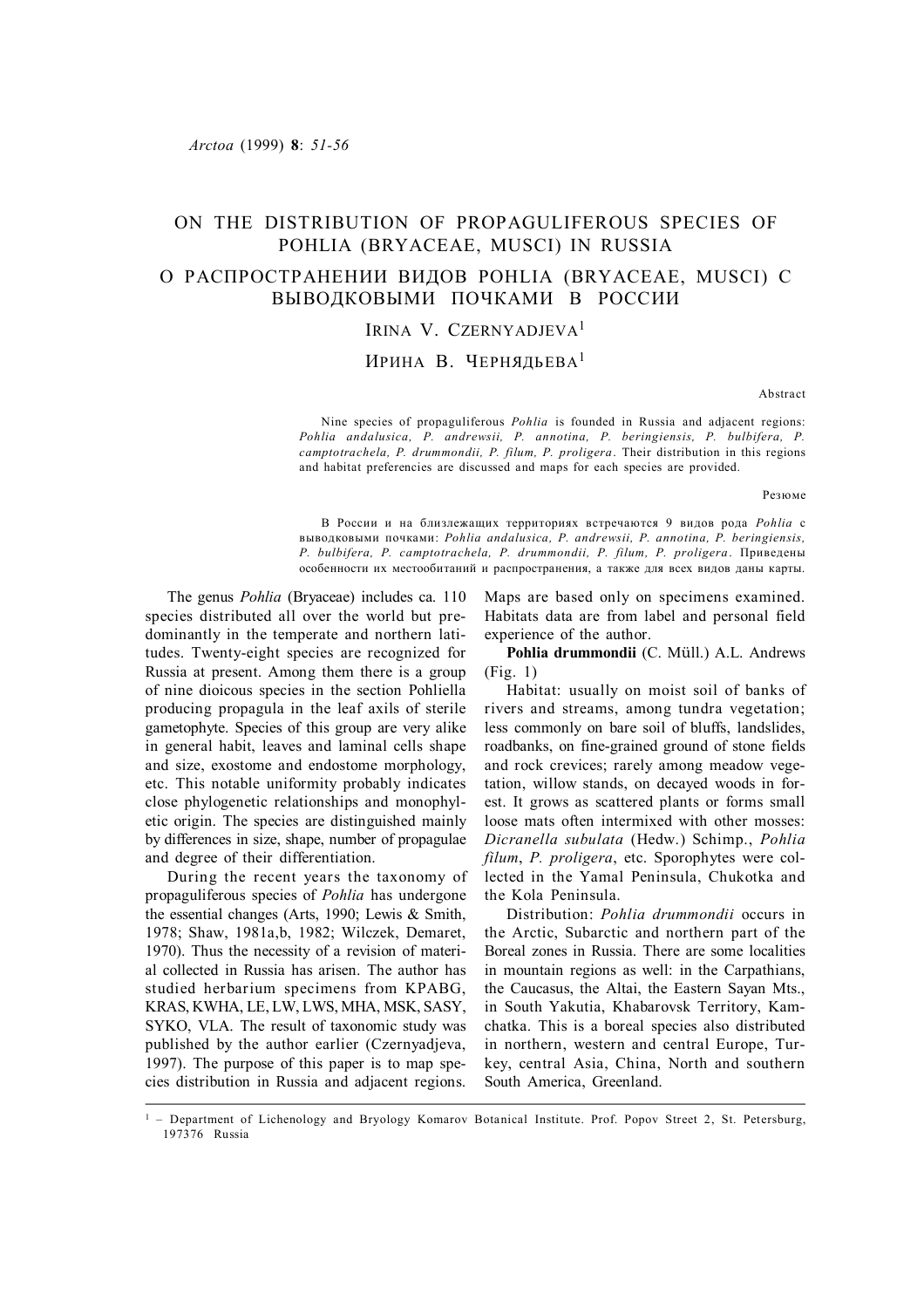

Figs. 1-3. Distribution of *Pohlia drummondii* (C. Müll.) A.L. Andrews (1), *P. filum* (Schimp.) Mårt. (2) and *P. beringiensis* Shaw (3) in Russia and adjacent regions.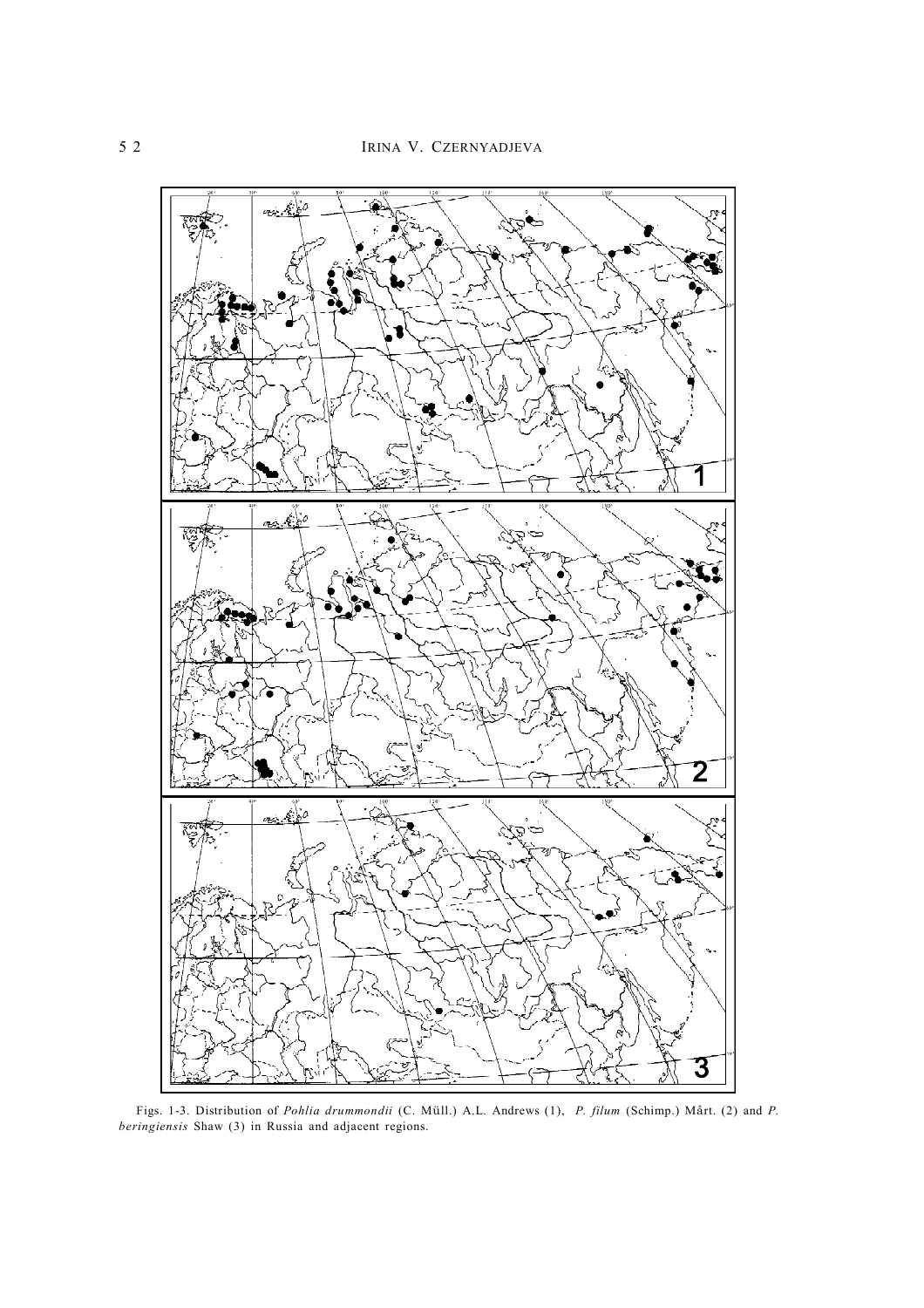

Fig. 4. Distribution of *Pohlia andalusica* (Hoehnel) Broth. in Russia and adjacent regions.

**Pohlia filum** (Schimp.) Mårt. (Fig. 2)

Habitat: usually on bare sandy soil of river and stream banks, landslides, roadbanks; less commonly on fine on fine-grained ground in rock crevices and among boulders; seldom among tundra and meadow vegetation, in willow stands. It is found as scattered plants, usually intermixed with other mosses: *Dicranella crispa* (Hedw.) Schimp., *Pohlia drummondii*, *P. proligera*, *Psilopilum laevigatum* (Wahlenb.) Lindb. etc. Sporophytes are unknown in Russia.

Distribution: *Pohlia filum* occurs in the Kola Peninsula, on north of West Siberia, centre of European part of Russia, the Caucasus and the northern Far East (Chukotka, Koryakia, Kamchatka). There are a few localities in Leningrad region, Archangel region, the Carpathians, the Taymyr Peninsula, Yakutia. This is a boreal species also known from northern, western, central and southern Europe, central and eastern Asia, North and Central America, Greenland.

### **Pohlia beringiensis** Shaw (Fig. 3)

Habitat: on fine-grained substrata in rock fields and fine earth in tundra. It forms dense mats or grows as separate plants intermixed with other mosses: *Bartramia ithyphylla* Brid., *Ceratodon purpureus* (Hedw.) Brid., *Encalypta* spp., *Pogonatum urnigerum* (Hedw.) P. Beauv., *Psilopilum laevigatum*, *Racomitrium canescens* (Hedw.) Brid. Sporophytes are unknown.

Distribution: *Pohlia beringiensis* is reported only from 9 localities from Asian part of Russia: the Plateau Putorana (East Siberia), the Altai, Severnaya Zemlya Archipelago, Vrangel Island, Chukotka, Magadan region. This is an arctic-alpine species also known from North America (Alaska and Yukon Territory).

**Pohlia andalusica** (Hoehnel) Broth. (Fig. 4).

Habitat: usually on bare sandy soil in forests, on river banks, roadbanks, bluffs, sand-quarries; rarely among tundra vegetation and on decayed wood in forests. It is found as scattered plants, seldom as loose mats, often mixed with other mosses: *Ceratodon purpureus*, *Leptobryum pyriforme* (Hedw.) Wils., *Pohlia proligera*, *Sanionia uncinata* (Hedw.) Loeske etc. Sporophytes are unknown in Russia.

Distribution: *Pohlia andalusica* occurs in the centre of European part of Russia (Leningrad, Moscow and Vladimir Provinces). There are a few localities in Estonia, Archangelsk Province, the Carpathians, in north of West Siberia, the Altai, Chukotka and Magadan region. This is a boreal species also known from northern, western, central and southern Europe, Azores, North America, Greenland.

**Pohlia bulbifera** (Warnst.) Warnst. (Fig. 5) Habitat: usually on bare soil beside rivers and lakes, on bluffs, landslides, roadbanks; less frequently among tundra vegetation, on exposed roots and fallen trunks in forests; seldom among meadow vegetation and on hillocks in bogs. It is found as scattered plants, rarely as loose mats, often intermixed with other mosses: *Dicranella*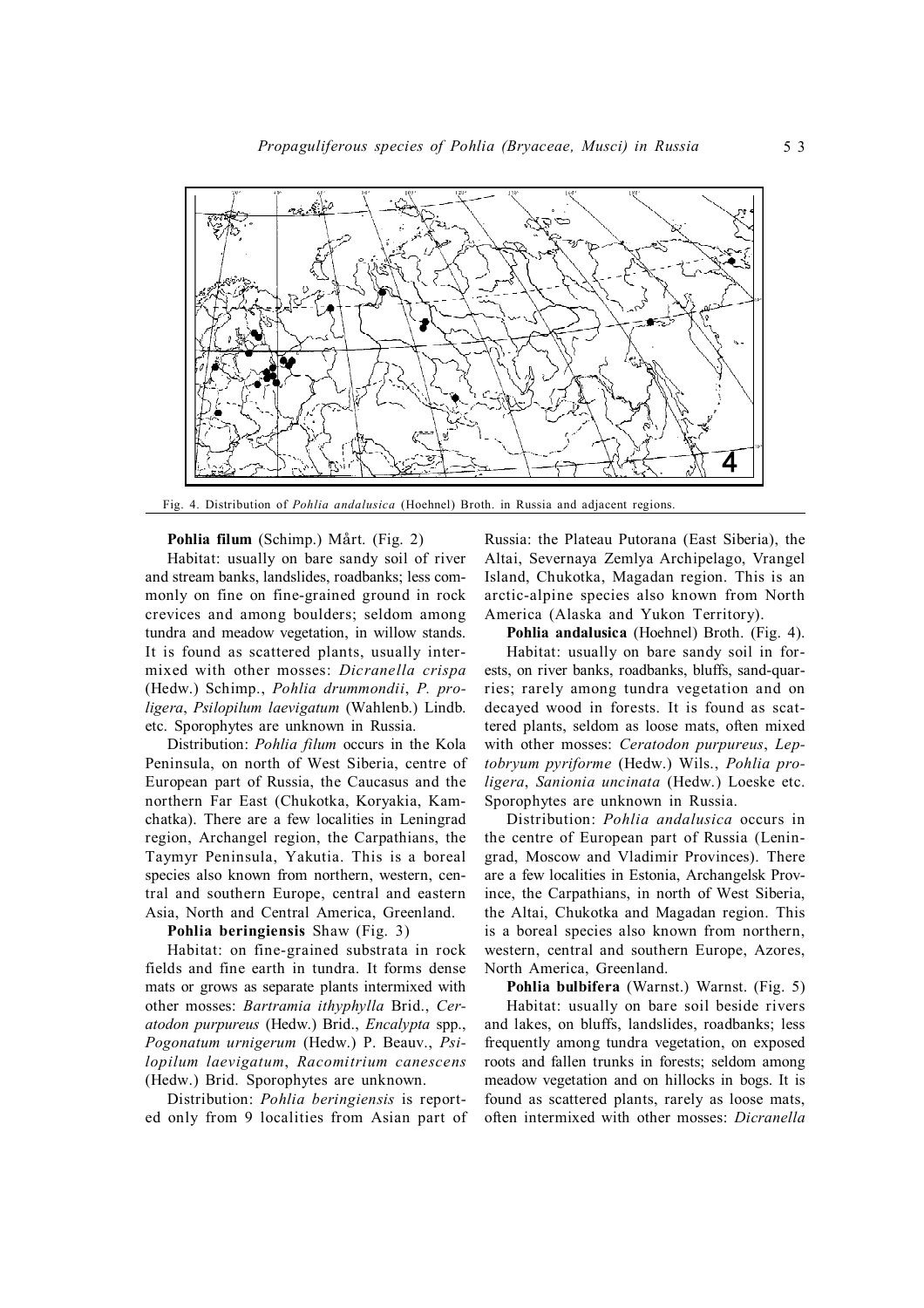

Figs. 5-7. Distribution of *Pohlia bulbifera* (Warnst.) Warnst. (5), *P. proligera* (Kinbd. ex Breidl.) Lindb. ex H. Arnell (6) and *P. annotina* (Hedw.) Lindb. (7) in Russia and adjacent regions.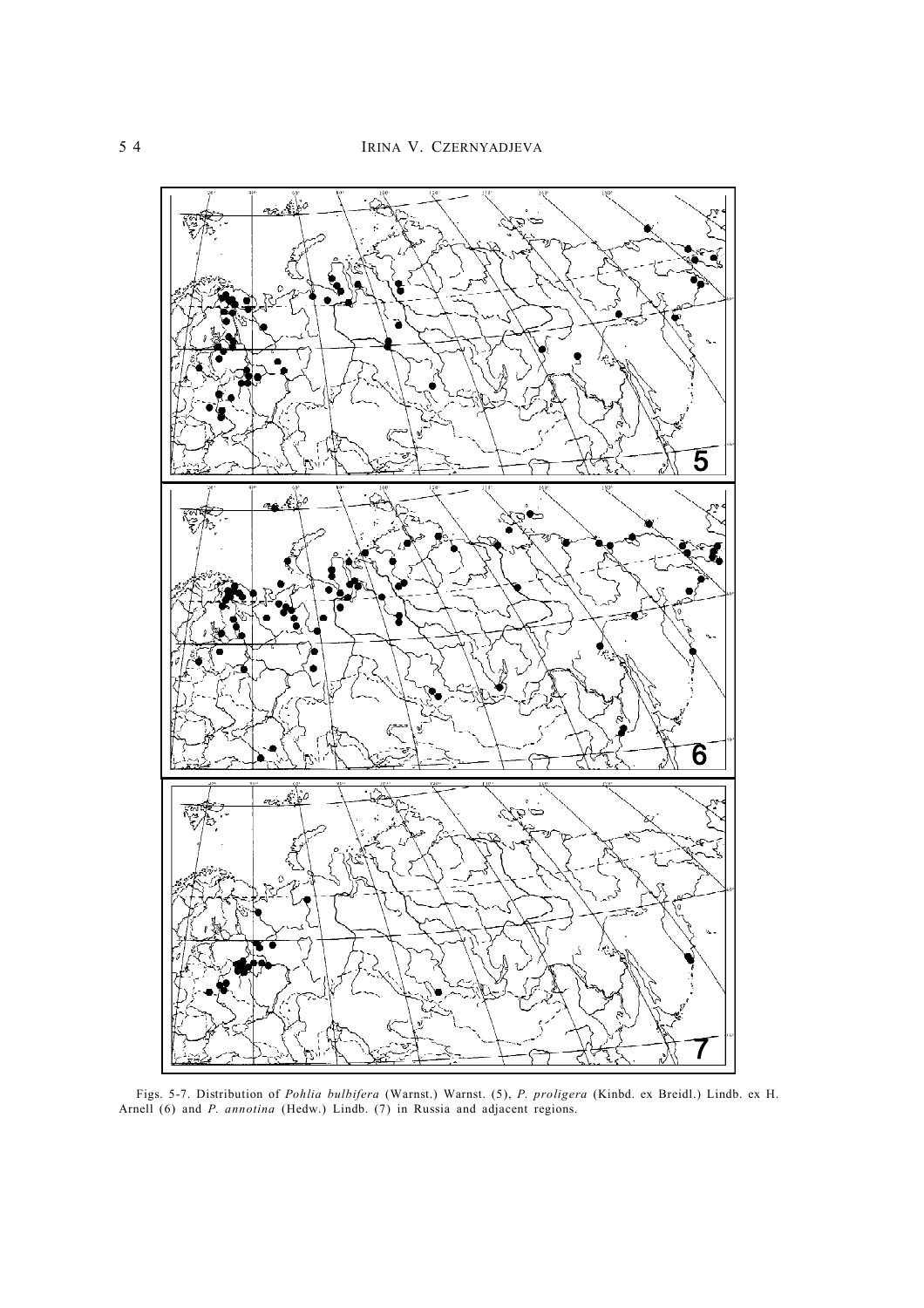

Fig. 8. Distribution of *Pohlia andrewsii* Shaw (circles) and *P. camptotrachela* (Ren. et Card.) Broth. (squares) in Russia and adjacent regions.

*crispa*, *Pohlia drummondii*, *P. nutans* (Hedw.) Lindb., *P. proligera*, *Psilopilum laevigatum* etc. Sporophytes are unknown in Russia.

Distribution: *Pohlia bulbifera* grows in the north-eastern and centre of European part of Russia, in Ukraine, on north of West Siberia and north of Far East. There are a few localities in Latvia, the Taymyr Peninsula, South Siberia. This is a boreal species also spread in northern, western, central Europe, Azores, Turkey, China, Japan, North America, Greenland.

**Pohlia andrewsii** Shaw (Fig. 8).

Habitat: usually among tundra vegetation, on fine-grained substrata of stone fields and in rock crevices; less commonly on bare soil on river banks, bluffs, landslides and roadbanks; seldom at exposed roots in forests and on bare soil in forests and meadows. It forms small loose and dense mats or grows mixed with other mosses: *Dicranella subulata*, *Pogonatum dentatum* (Brid.) Brid., *Pohlia nutans*, *P. proligera*, etc. Sporophytes were collected in the Arctic Ural Mts., the Plateau Putorana, and Chukotka.

Distribution: in Russia *Pohlia andrewsii* occurs in tundras and mountains of Russian Arctic and Subarctic and in mountain region of South Siberia and Yakutia. There are a few localities in mountains of Timan (NE European Russia), the South Ural, and Kamchatka. This is an arctic-alpine species also known from arctic zone and mountains of Northern and Central Europe, northern North America, and Greenland.

**Pohlia proligera** (Kindb. ex Breidl.) Lindb. ex H. Arnell (Fig. 6).

Habitat: usually on bare soil of river and lake banks, bluffs, landslides, roadbanks; less commonly on fine soil in rock fields and rock crevices, among tundra vegetation, on decayed wood and exposed roots in forests. It forms small dense mats or grows intermixed with other mosses: *Dicranella crispa*, *D. subulata*, *Ditrichum cylindricum* (Hedw.) Grout, *Pohlia andrewsii*, *P. bulbifera*, *P. cruda* (Hedw.) Lindb., *P. drummondii*, *Psilopilum laevigatum*, etc. Sporophytes were collected in many regions of Russia.

Distribution: *Pohlia proligera* is the most widespread species of this group. It is distributed in the Arctic, Subarctic, and Boreal zones in Russia. There are also a few localities in Latvia, Caucasus, South Siberia and Vladivostok region. This is a boreal species also spread in northern, western, central and southern Europe, Azores, Madeira, South-Western Asia, China, Japan, North America, Greenland.

**Pohlia annotina** (Hedw.) Lindb. (Fig. 7).

Habitat: usually on bare sandy soil of stream banks, bluffs and sand-quarries; less commonly on bare soil and exposed roots in forests; rarely on fine-grained soil of rock crevices. It is found as scattered plants or loose mats intermixed with other mosses: *Atrichum tenellum* (Roehl.) B.S.G., *Leptobryum pyriforme*, *Oligotrichum hercynicum* (Hedw.) DC., *Pogonatum dentatum*. Sporophytes are unknown in Russia.